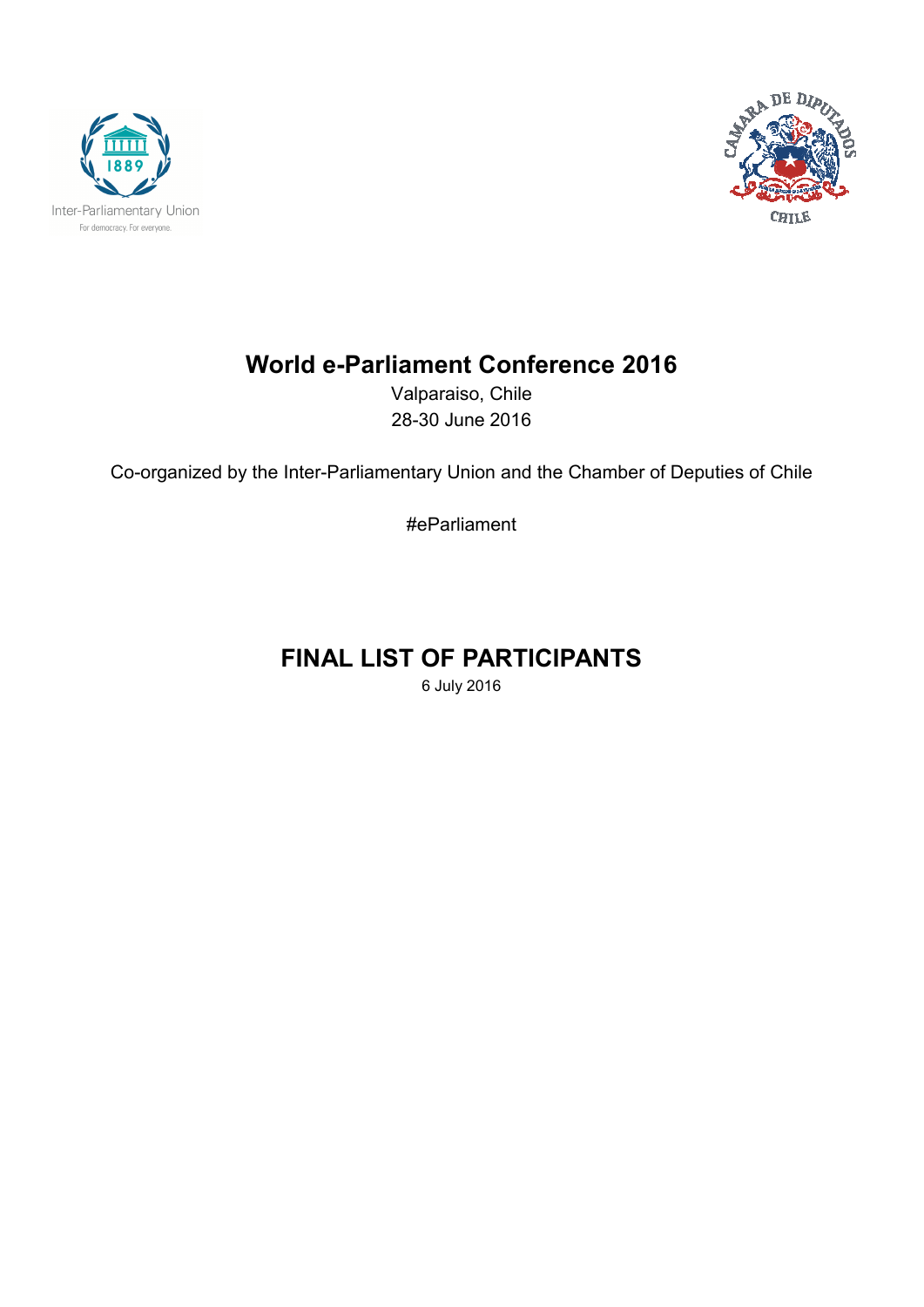#### **National parliaments**

#### **AFGHANISTAN - AFGANISTÁN**

Mr. Aimal FAIZYAR Mediapool Officer Mr. Abdul Raziq PAYKAR Software Engineer Mr. Obaidullah SAYEDI IT Officer

Mr. Ahmad Shoaib FETRY General Director of ICT Department

#### **ARGENTINA**

Mr. Mauro AYALA **Desarrollador** Mr. Daniel AYOROA Subdirector Digesto Jurídico Mr. Emiliano GAMBONE Desarrollador Mr. Matias GRANARA Director de Informática Ms. Maria Dolores MARTINEZ Dirección de Modernización Mr. Luis NASSO **Director Sistemas Electrónicos** Ms. María Agustina SOTIJ Redes Sociales y Web Ms. Constanza SOZZANI Coordinadora Contenidos Web Ms. Patricia VACA Subdirectora Prensa y Difusiòn

#### **AUSTRIA**

Mr. Peter REICHSTÄDTER Head of the IT Department

#### **BENIN**

Mr. Mitokpe DOSSOUGUL Member of Parliament Mr. Parfait AHOYO **Parliamentary Staff** 

#### **BOLIVIA**

Mr. Hebert CHOQUE TARQUE Representante de Bolivia ante Organismos

#### **BRAZIL – BRASIL**

Mr. Sheridan ANCHIETA Federal Deputy Mr. Gladson CAMELI Senator Mr. Jefferson CAMPOS Federal Deputy Mr. Sergio PETECÃO Senator

Ms. Maria Isabel GIMENEZ DIAZ Directora Información Parlamentaria Mr. Ignacio SERRACANT Coordinador de Sistema de Gestión Ms. Luciana TERMINE Directora de Relaciones Internacionales

Mr. Alberto MORENO CUELLAR Representante de Bolivia ante Organismos Parlamentarios Supraestatales

Ms. Mery Elina Zabala MONTENEGRO Titular y miembro de la UIP por Bolivia

Parlamentarios Supraestatales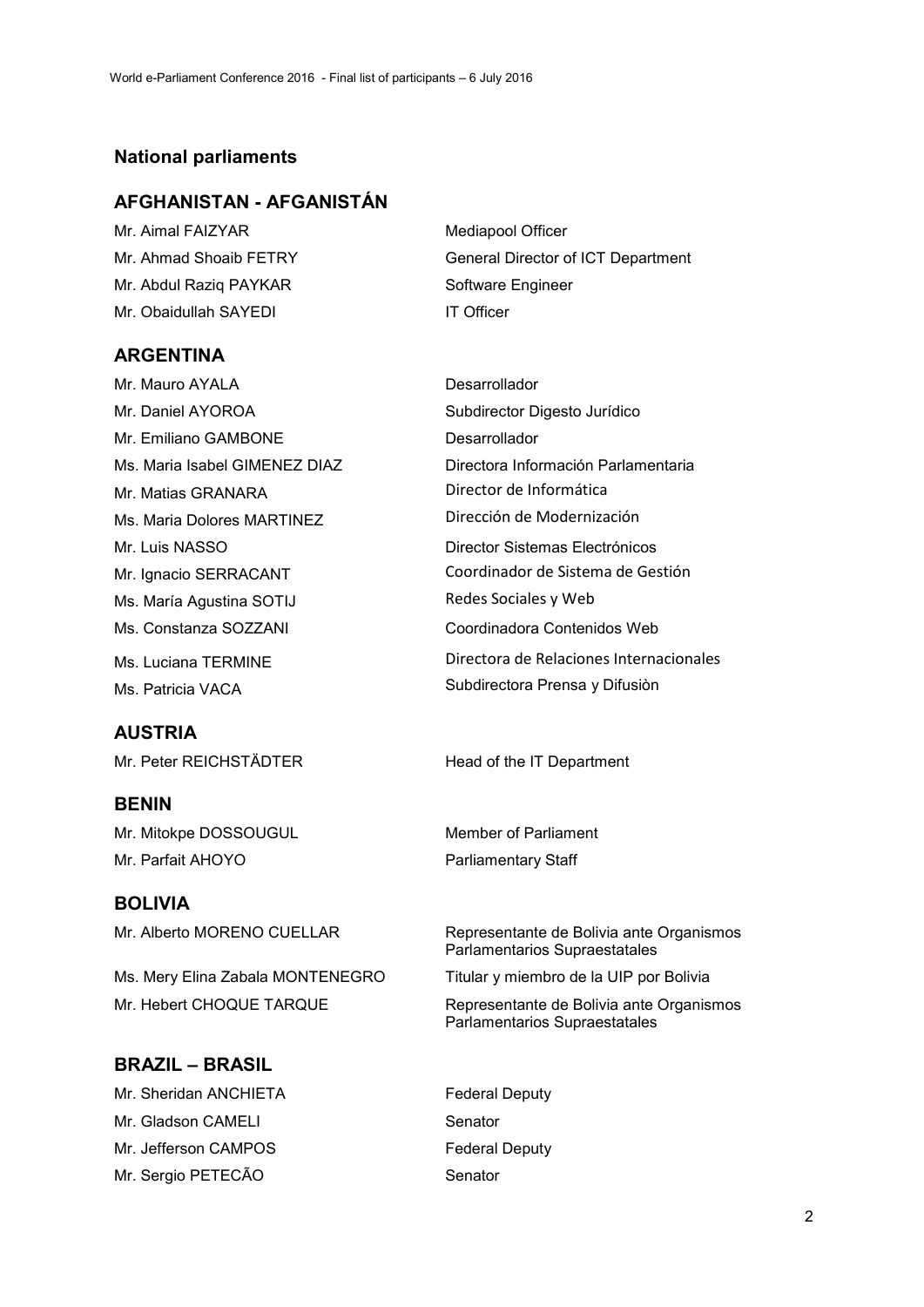Mr. Cristiano FERRI **Director**, Hacker Laboratory, Chamber of Deputies Mr. William FRANÇA Director Mr. Romulo MESQUITA Director-General

## **CABO VERDE**

Mr. Emanuel CORREIA Parliamentary technician

**CAMBODIA – CAMBOYA** 

Mr. Savuth SOM **Director of ICT Department** 

## **CANADA – CANADÁ**

Mr. Soufiane BEN MOUSSA Chief Technology Officer, House of Commons Mr. Pierre RODRIGUE Principal Clerk, House of Commons

#### **CHILE**

Mr. Ramon FARIAS Member of the Chamber of Deputies Mr. Hernan LARRAIN Senador Mr. Hernan FIGUEROA Jefe de Informatica Mr. Rodrigo OBRADOR Head, Department of Legislative Services and **Documentaries** Ms. Karen ORREGO Section Coordinator, History of Law and Parliamentary Work, Library of Congress Mr. Esteban SANCHEZ **Jefe Operaciones Tecnologica** Ms. Verónica SEGUEL **Jefa de Unidad de Acceso a la Información** Mr. Marco SEPULVEDA Jefe Oficina de Informaciones

#### **CHINA**

Mr. Shuhua DOU **Deputy Secretary-General of the Standing Committee** Ms. Yongmei JIA Director of the Foreign Affairs Bureau of the NPC Ms. Jingbo LIU **Director of the Editor Office of the NPC Website** Mr. Wenjie Sun Staff Ms. Dan WU Staff of the Foreign Affairs Bureau of the NPC Ms. Wang YUYU Staff of the Foreign Affairs Bureau of the NPC Mr. Yi ZHENG Mr. Junhua ZHONG Vice Chairman of the Information Center of the NPC

## **DOMINICAN REPUBLIC – REPÚBLICA DOMINICANA**

Mr. Tommy GALAN Senador Mr. Julio Cesar VALENTIN Senador Ms. Catalina OLEA **Responsible for access to information** Mr. Juan PEREZ Ms. Miguelina PEREZ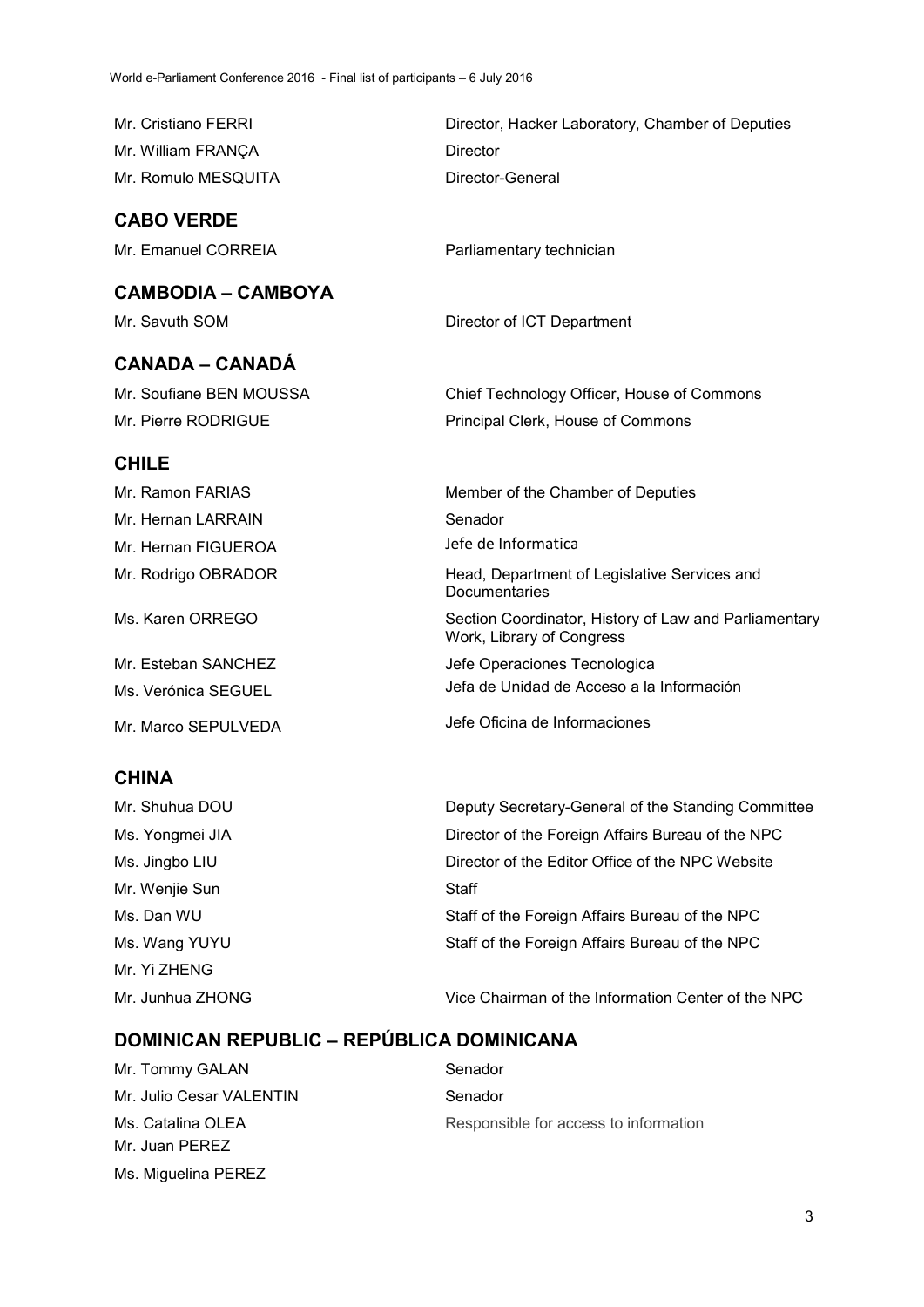Ms. Rosira PICHARDO Ms. Wendy POLANCO Mr. Leydi QUEZADA

## **ECUADOR**

Mr. Xavier ARMENDARIZ Coordinador General de Tecnología de Información y Comunicación

## **EQUATORIAL GUINEA – GUINEA EQUATORIAL**

| Mr. Federico ABAGA ONDO NFONO | Diputado                                                  |
|-------------------------------|-----------------------------------------------------------|
| <b>FIJI</b>                   |                                                           |
| Mr. Rovil KUMAR               | Senior IT Officer                                         |
| Mr. Iliesa RAIDUDUVA          | <b>Civic Education Officer</b>                            |
| <b>FINLANDE - FINLANDIA</b>   |                                                           |
| Ms. Elina FORSSTRÖM           | Head of IT                                                |
| Ms. Marjo TIMONEN             | Director of Information and Communications                |
| <b>FRANCE – FRANCIA</b>       |                                                           |
| Mr. Philippe KALTENBACH       | Sénateur                                                  |
| Mr. Patrice MARTIN-LALANDE    | Député                                                    |
| Mr. Pierre DELBANCUT          | Conseiller                                                |
| Mr. Didier EIFERMANN          | Conseiller                                                |
| <b>GHANA</b>                  |                                                           |
| Mr. Kwame Governs AGBODZA     | <b>Member of Parliament</b>                               |
| Mr. Ama Pomaa BOATENG         | <b>Member of Parliament</b>                               |
| Ms. Shirley-Ann FIAGOME       | Director ICT                                              |
| <b>GUYANA - GUAYANA</b>       |                                                           |
| Mr. Ashley HINDS              | <b>Systems Development Officer</b>                        |
| <b>HUNGARY – HUNGRÍA</b>      |                                                           |
| Mr. András KÁDAS              | Advisor of Department of Documentation and<br>Information |
| Mr. János TÓTH                | Head of IT Department                                     |
| <b>ICELAND - ISLANDIA</b>     |                                                           |
| Ms. Birgitta JÓNSDOTTIR       | <b>Member of Parliament</b>                               |
| Ms. Ragnheidur RÍKHARDSDOTTIR | <b>Member of Parliament</b>                               |
| Ms. Arna BANG                 | Adviser                                                   |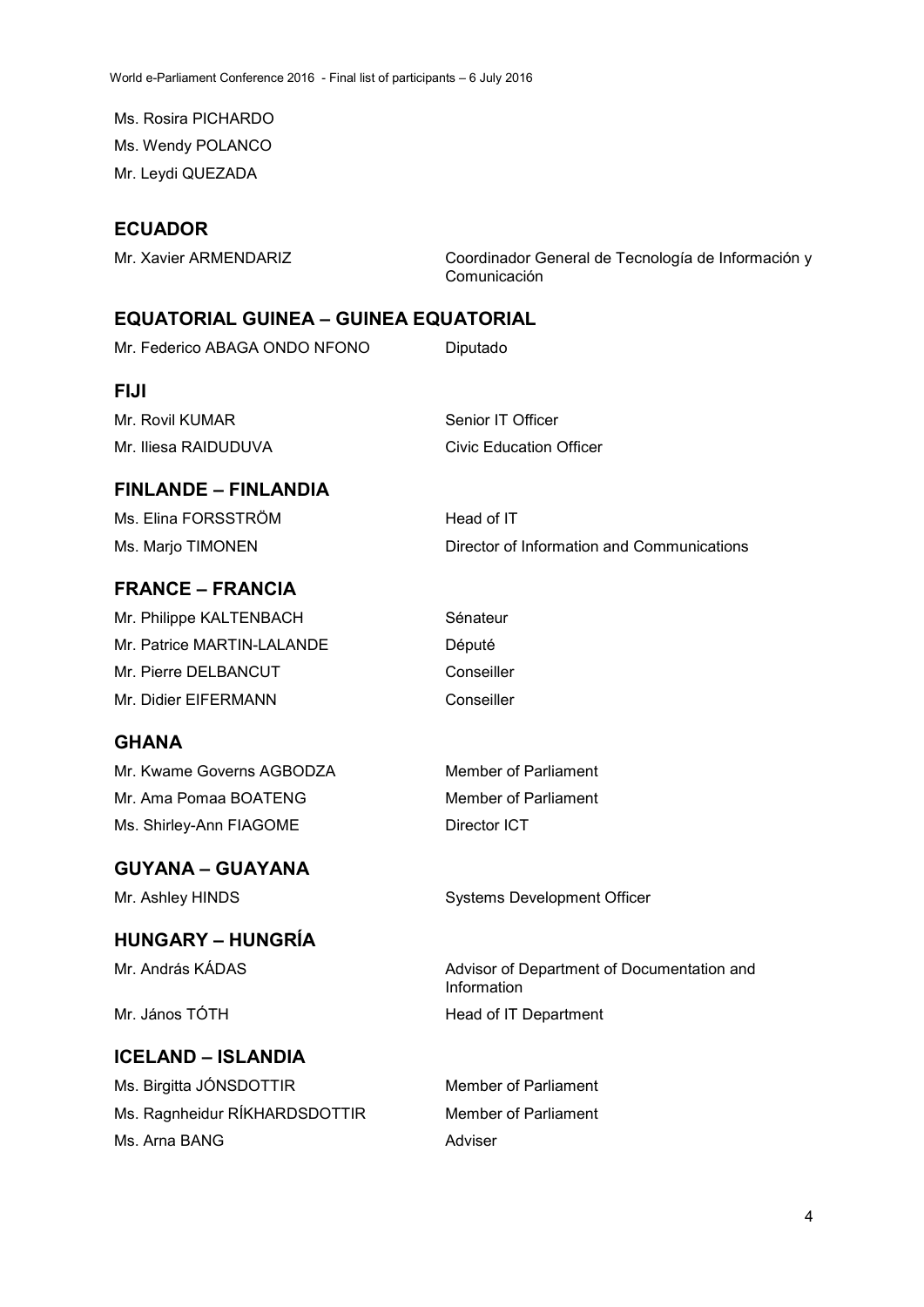## **INDIA**

| Mr. Sunil Baliram GAIKWAD     | Member of Parliament |
|-------------------------------|----------------------|
| Ms. Sushma RUNGTA             | Member of Parliament |
| Mr. Venkataraman VAJAPAYAJULA | Member of Parliament |
| Mr. Har Prateek ARYA          | Assistant Director   |
| Mr. Saket KUMAR, DR.          | Assistant Director   |
|                               |                      |

#### **INDONESIA**

| Ms. Sarwo Budi WIRYANTI SUKAMDANI | Member of Committee for Interparliamentary<br>Cooperation     |
|-----------------------------------|---------------------------------------------------------------|
| Mr. Tantowi YAHYA                 | Vice Chair of Committee for Interparliamentary<br>Cooperation |
| Mr. Fariza EMRA                   | Msc.                                                          |
| Mr. Erdinal HENDRADJAJA           | Msc.                                                          |
| Ms. WARSITI ALFIAH                | Secretary to Delegation                                       |

## **IRAN (ISLAMIC REPUBLIC OF) – IRÁN (REPÚBLICA ISLÁMICA DE IRÁN)**

Mr. Ramazanali SOBHANIFAR Member of Parliament Mr. Mahdi FAGHINI **ICT** manager

## **ITALY – ITALIA**

Mr. Carlo MARCHETTi **Head of Information Systems Development** , Senate

## **KENYA – KENIA**

Mr. Abdullahi IBRAHIM ALI Member of Parliament, PSC Commissioner Mr. James RFGF Member of Parliament Mr. Richard TONG'I Member of Parliament Mr. Yussuf ABDI OSMAN Researcher, PSC Secretariat Mr. Enock BOSIRE Principal ICT Officer Mr. Christopher GITONGA Clerk Assistant Mr. Mohammed HASSAN ICT Officer Mr. Donald MANYALA Research Officer Ms. Lonah MUTORO MUMELO Dr., PSC Commissioner Mr. Kennet OTTENO Mr. Harrison OWINO Chief ICT Officer

Mr. Bonface MUTETHIA KIAMBI Clerk Assistant, PSC Secretariat

## **MALAYSIA – MALASIA**

Mr. Kok Seong TEO Member of Parliament Ms. Hamidah AHMAD Parliamentary Staff Mr. Carlos CUETO Diplomatic Corp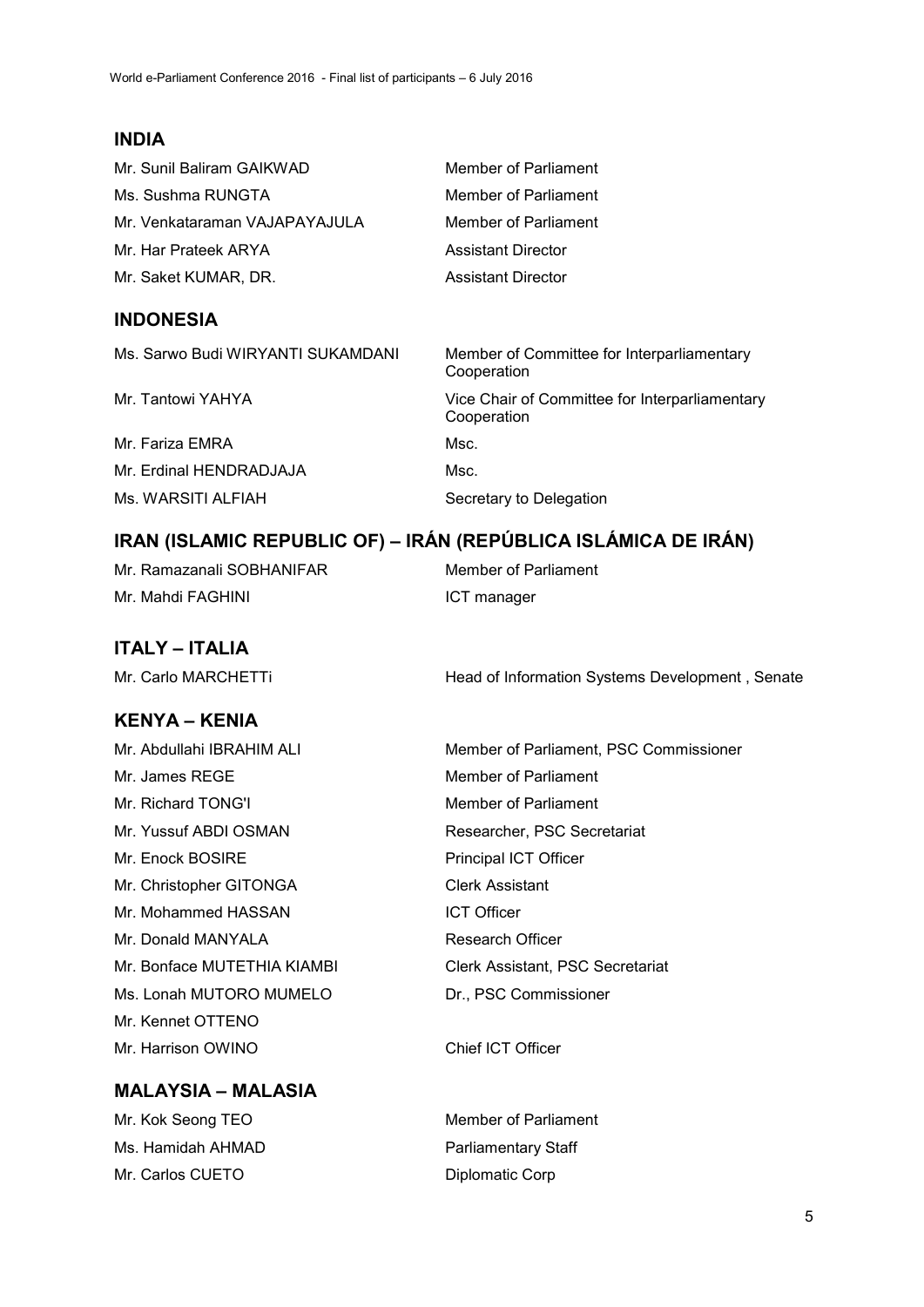## **MEXICO – MÉJICO**

Ms. Claudia Edith ANAYA MOTA Federal Deputy Mr. José Erandi BERMÚDEZ MÉNDEZ Senator, Presidente Comisión de Desarrollo Rural. Cámara de Diputados Mr. Juan Manuel CAVAZOS BALDERAS Senator, Presidente del Comité del Centro de Estudios de Derecho e Investigaciones Parlamentarias. Cámara de Diputados Mr. Héctor Javier GARCIA CHAVEZ Senator, Integrante de la Comisión de Ciencia y Tecnología. Cámara de Diputados Ms. Marcela GUERRA CASTILLO Senator, Presidenta de la Comisión de Relaciones Exteriores, América del Norte Ms. Maria Elena PEREZ MENDEZ Asistente Ms. Maria Guadalupe NAVA PEREZ

#### **MOROCCO – MARRUECOS**

#### **MYANMAR**

Mr. Than ZAW OO Director

#### **NAMIBIA**

Mr. Phillipus Wido KATAMELO Chairperson, IPU National Group Mr. Lebbius TOBIAS Chief Whip Ms. Auguste SHALI Parliamentary Clerk Mr. Tudiminapo SHINDUME Personal Assistant

#### **NICARAGUA**

Mr. Ramón CABRALES Secretario Ejecutivo

## **NIGER – NÍGER**

Mr. Najib EL KHADI Secrétaire Général de la Chambre des Représentants Mr. Mustapha ASSELLALOU Directeur de la Stratégie et des Systèmes d'Information Mr. Youssef ELHAIDAOUI Chef de service informatique Ms. Farah LAHDIY Chargée du suivi des projets e-parlement Ms. Aguizoul SANAA Chef de service Etudes et Développement des Systèmes d'Information Ms. Bouchra ZOUINI Cadre à la division de communication et presse

Mr. Edin ELGSAETHER UNDP Programme Specialist Mr. Oakkar MAUNG **IPU ICT Project Manager** 

Mr. José FIGUEROA Miembro de la Comisión de Modernización

Mr. Samaila ALI **Vice-Président Réseau parlementaire TIC** Ms. Halima MAMANE Membre Réseau parlementaire TIC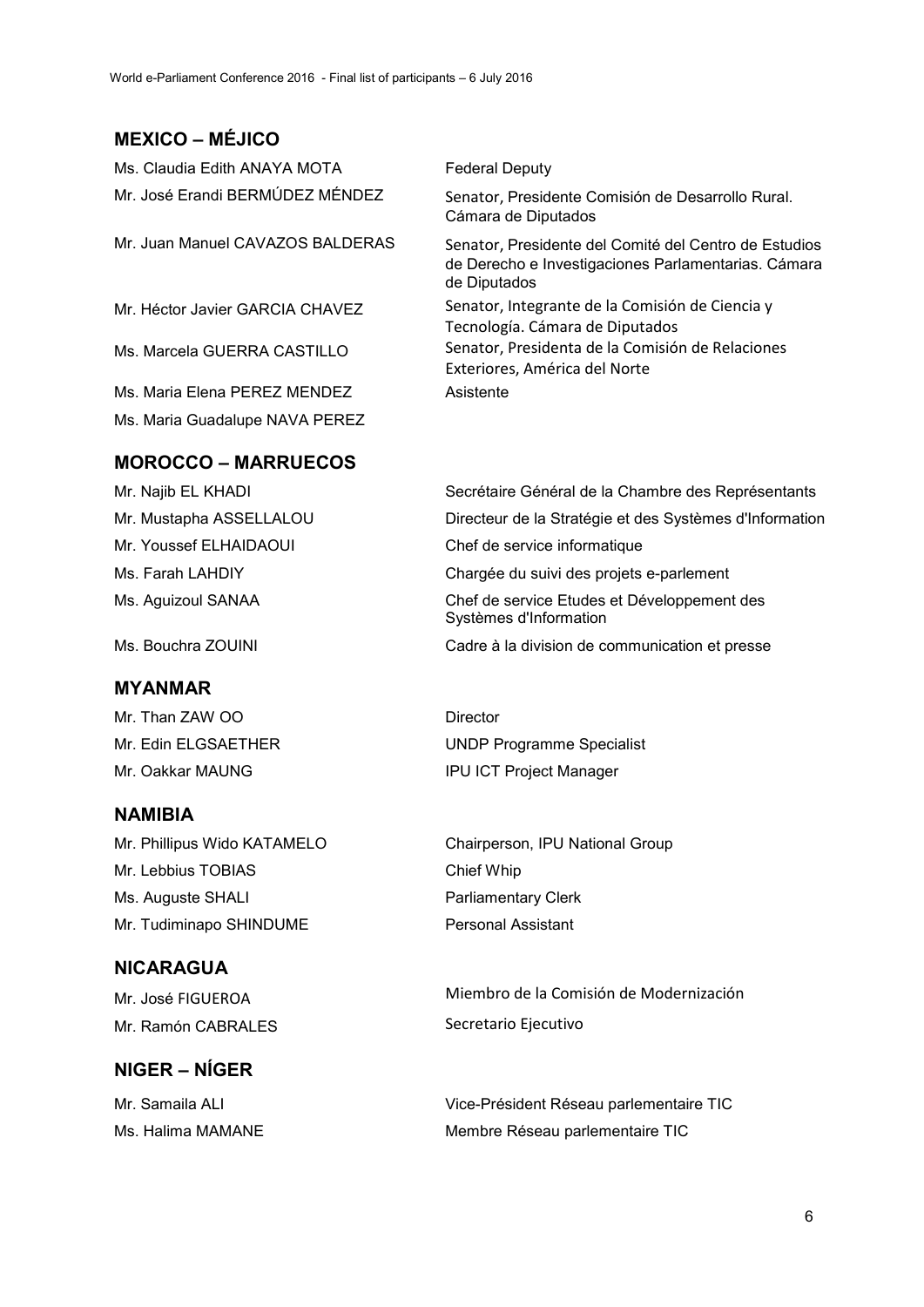## **NIGERIA**

| Mr. Onawo MOHAMMED OGOSHI | Member of Parliament        |
|---------------------------|-----------------------------|
| Mr. Babajide OMOWORARE    | Senator                     |
| Mr. Lawal A. GARBA        | Secretary to the Delegation |
| Mr. Elekwashi NDUBUISI    |                             |

## **PAKISTAN – PAKISTÁN**

| Mr. Haji Saif Ullah Khan BANGASH | Senator           |
|----------------------------------|-------------------|
| Mr. Saeed Ull HASSAN             | Senator           |
| Mr. Mushahid Ullah KHAN          | Senator           |
| Mr. Aurangzeb KHAN               | Senator           |
| Mr. Amjed Pervez MALIK           | Secretary General |
| Mr. Intiax AHMAD                 |                   |
| Mr. Shahzad ALI                  |                   |

## **PERU – PERÚ**

Mr. Naumman ASLAN Mr. Zuban BANGESH Mr. Om Zia Ul HAQ Mr. Adnan SYED

Mr. Hugo ARBIETO Jefe del Departamento de Redacción del Diario de los

#### **PORTUGAL**

| Mr. Duarte PACHECO           | President of the Delegation     |
|------------------------------|---------------------------------|
| Ms. Rosa Maria ALBERNAZ      | Member of the Delegation        |
| Mr. Fernando Virgílio MACEDO | Member of the Delegation        |
| Ms. Maria Hortense MARTINS   | Member of the Delegation        |
| Ms. Ana LEAL                 | <b>Deputy Secretary General</b> |
| Ms. Ana Maria VIEGAS         |                                 |

Debates

## **REPUBLIC OF KOREA – REPÚBLICA DE COREA**

| Mr. Daehyun KIM  | Deputy Secretary-General |
|------------------|--------------------------|
| Mr. Inkyu HONG   | Grade-6 Official         |
| Ms. Eunmi KANG   | Program Officer          |
| Mr. Hyunwoo KIM  | <b>Deputy Director</b>   |
| Mr. Sungmin YOON | Director                 |
|                  |                          |

## **SERBIA**

| Ms. Dubravka FILIPOVSKI       |  |
|-------------------------------|--|
| Ms. Jelena MANIC PETRONIKOLOS |  |

Member of Parliament **UNDP Programme Analyst**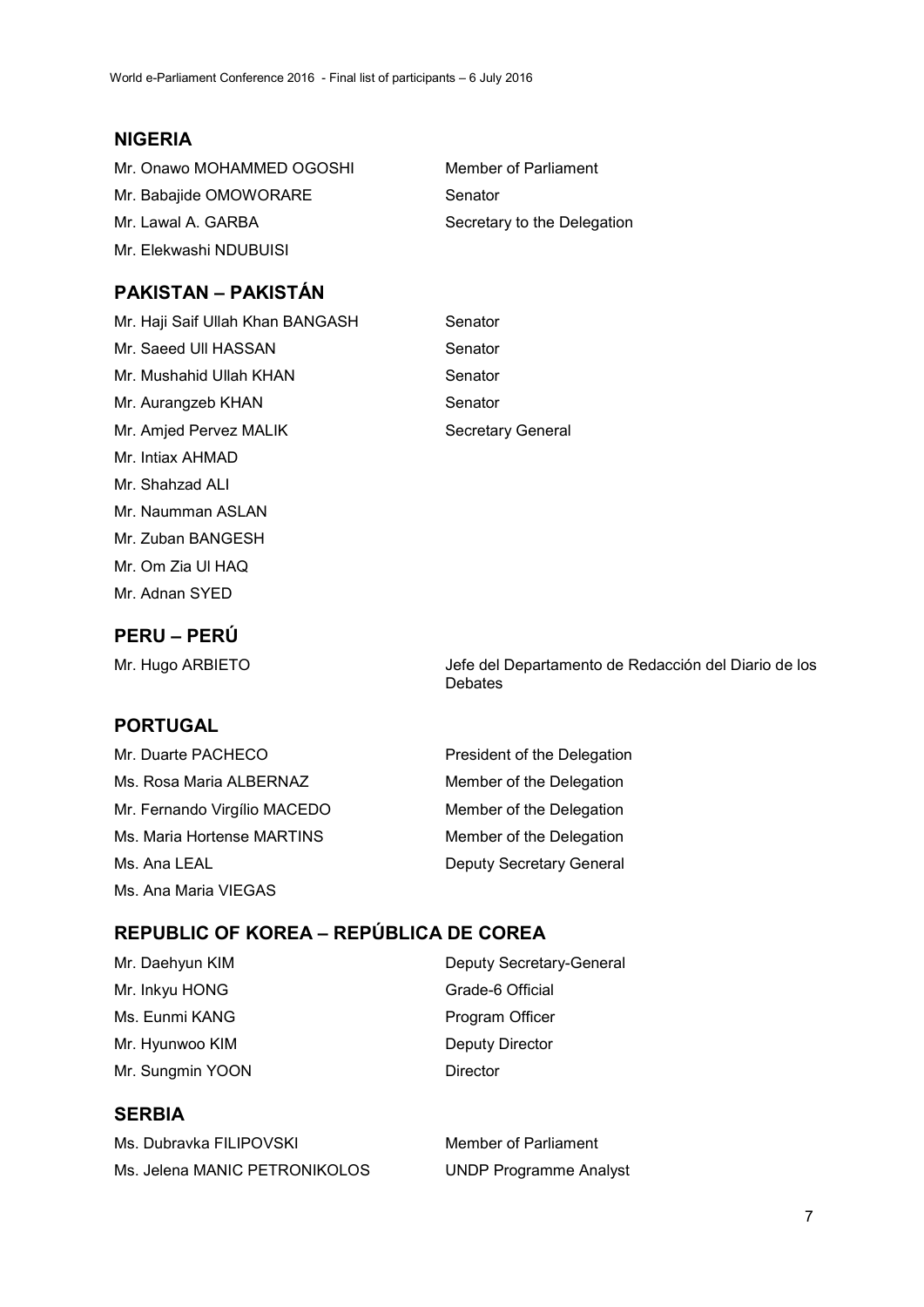**SOUTH AFRICA** 

#### **SPAIN – ESPANA**

#### **SRI LANKA**

#### **TRINIDAD & TOBAGO**

Mr. David SMALL Senator Ms. Nadine STEWART Senator

## **TUNESIA – TÚNEZ**

Ms. Hajer BOUZEMMI Députée Mr. Naceur CHOUIEKH Député Ms. Jamila JOOBOR Secrétaire Générale ARP

Mr. Moez KLOULA Expert, PNUD

#### **UKRAINE - UCRANIA**

Mr. Volodymyr SLYSHYNSKYI First Deputy Secretary General

Mr. Oleksiy SYDORENKO Director, ICT Department

#### **UNITED KINGDOM – REINO UNIDO**

Ms. Emma ALLEN Director of Digital Development Mr. Rob GREIG **Director of the Parliamentary Digital Service** Mr. Rick NIMMO **Director**, British Group of the IPU

#### **UNITED STATES OF AMERICA – ESTADOS UNIDOS DE AMERICA**

| Mr. Robert REEVES      | Deputy Clerk, House of Representatives           |
|------------------------|--------------------------------------------------|
| Ms. Kirsten GULLICKSON | Senior Systems Analyst, House of Representatives |

Mr. Cedric FROLICK House Chairperson: Committees, Oversight and ICT Ms. Belinda TROUT **Executive Assistant, National Assembly** 

Mr. José Antonio MORENO ARA Secretario General Adjunto para Asuntos Parlamentarios

Mr. Javier DE ANDRÉS BLASCO Director del Centro de Tecnologías de la Información y de las Comunicaciones

Mr. Mahesh PERERA Director, Information Systems and Management

Mr. Garreth FERGUSON Information & Communications Technology Director

Ms. Kalthoum HZEMI Directrice Générale, Chargée de la Communication a

l'ARP

Mr. Oleksandr DANCHENKO Chair of the Committee on Information and **Communications** 

Mr. Oleksandr FURMAN Deputy Head of Division, Inter-Parliamentary Relations **Office**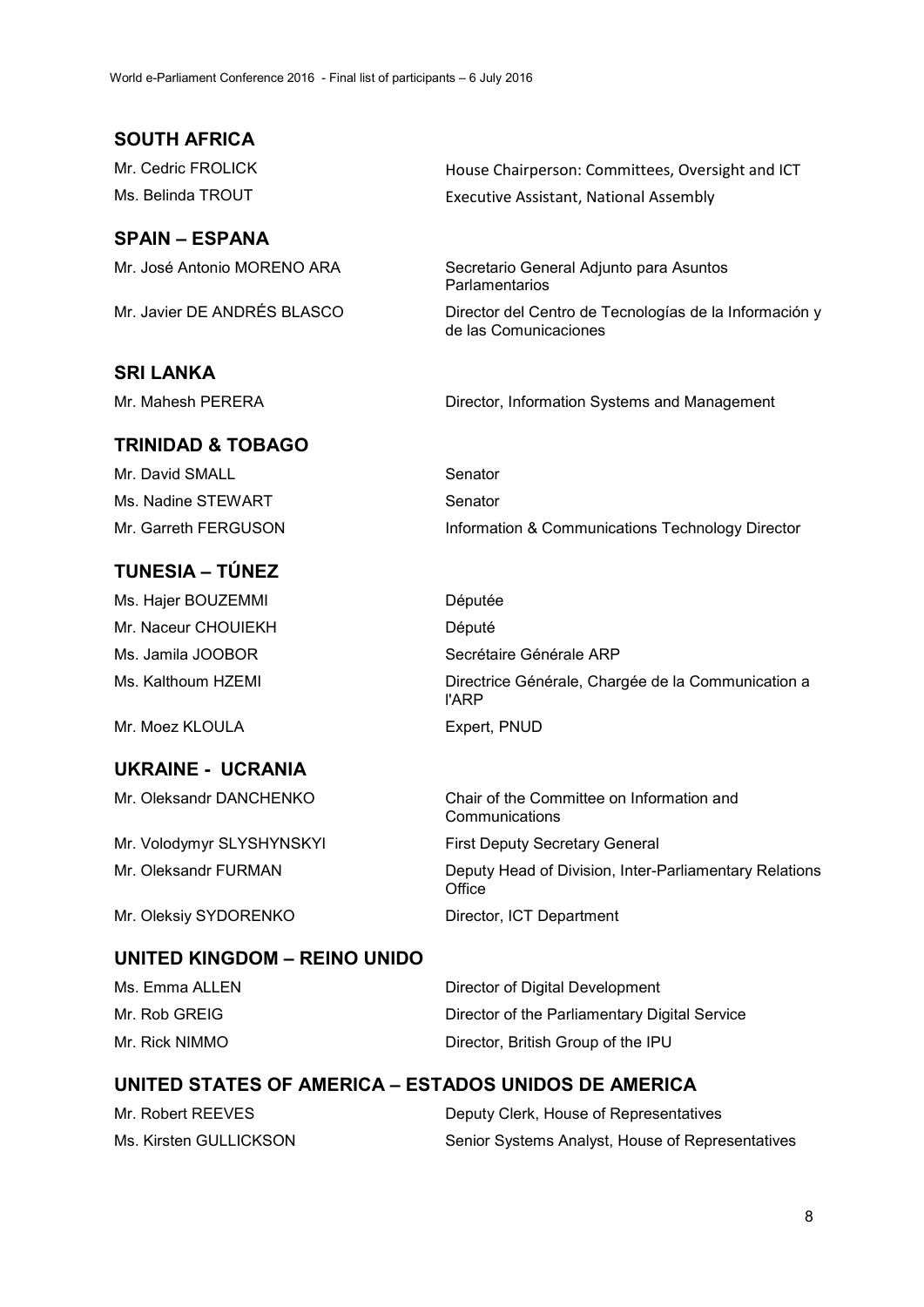#### **ZAMBIA**

Mr. Teddy NYAMBE Assistant Principal Clerk ICT

## **ZIMBABWE – ZIMBABUE**

Ms. Tionei Melody DZIVA Member of Parliament \*\*\*

#### **EUROPEAN PARLIAMENT**

| Mr. Fakhreddine AOUADI       | Head of The Innovation Service             |
|------------------------------|--------------------------------------------|
| Mr. Pierfrancesco SABBATUCCI | Advisor to the Director-General of DG ITEC |
| ***                          |                                            |

#### **Other participants**

Ms. Viviana GARCIA Embassy of India, Santiago

Mr. Andy WILLIAMSON Democratise \*\*\*

# Ms. Sabrina VIGNEUX Senior Analyst, Irosoft, Canada

## **Hackathon participants**

Mr. Felipe ALVAREZ Fundación Ciudadano Inteligente, Chile Mr. Sebastian Alejandro BERNAL MENA Chamber of Deputies, Chile Mr. Matias CORTES Universidad de Valparaiso, Chile Mr. Octavio DEL FAVERO Fundación Ciudadano Inteligente, Chile Mr. Claudio ELÓRTEGUI Pontificia Universidad Católica de Valparaíso, Chile Mr. Ernesto GIMENO LaConstitucionDeTodos, Chile Mr. Cristiano FERRI SOARES DE FARIA Director, Hacker Laboratory, Chamber of Deputies, Brazil

Ms. Maria BARON **Directora Ejecutiva at Fundación Directorio Legislativo**, Argentina Mr. Greg BROWN Program Officer, National Democratic Institute Mr. Juan Manuel CASANUEVA Executive Director, SocialTIC, Mexico Ms. Leah CATO **First Secretary, US Embassy Santiago** First Secretary, US Embassy Santiago Mr. Giorgi KLDIASHVILI Director, Institute for Development of Freedom of Information (IDFI), Georgia Ms. Chantal LAMARRE Conseillère principale, domaine juridique, Irosoft, Canada Mr. Matt LANDGRAF Program Officer, United States Government Publishing **Office** Ms. Lisa LAPLANT **Program Manager, United States Government** Publishing Office Ms. Rebecca RUMBUL **Head of Research, MySociety, United Kingdom** Ms. Maria Luisa SOTOMAYOR U-Report / UNICEF Global Innovation Center